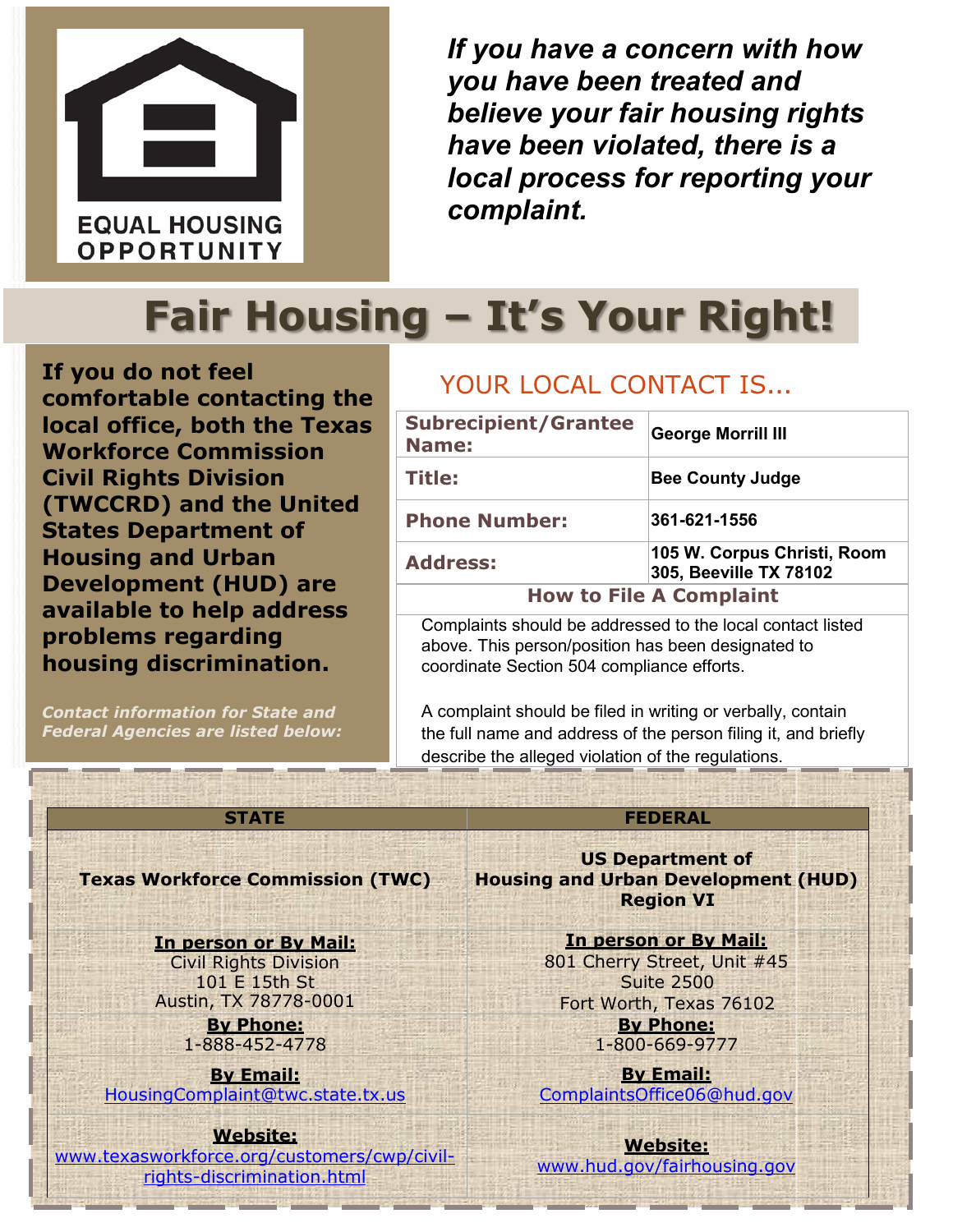

### **We Do Business in Accordance With the Federal Fair Housing Law**

 **OPPORTUNITY**

(The Fair Housing Amendments Act of 1988)

## **It is illegal to Discriminate Against Any Person Because of Race, Color, Religion, Sex, Handicap, Familial Status, or National Origin**

In the sale or rental of housing or residential lots In advertising the sale or rental of housing In the financing of housing In the provision of real estate brokerage services In the appraisal of housing Blockbusting is also illegal

**Anyone who feels he or she has been discriminated against may file a complaint of housing discrimination: 1-800-669-9777 (Toll Free) 1-800-927-9275 (TTY) www.hud.gov/fairhousing**

**U.S. Department of Housing and Urban Development Assistant Secretary for Fair Housing and Equal Opportunity Washington, D.C. 20410**